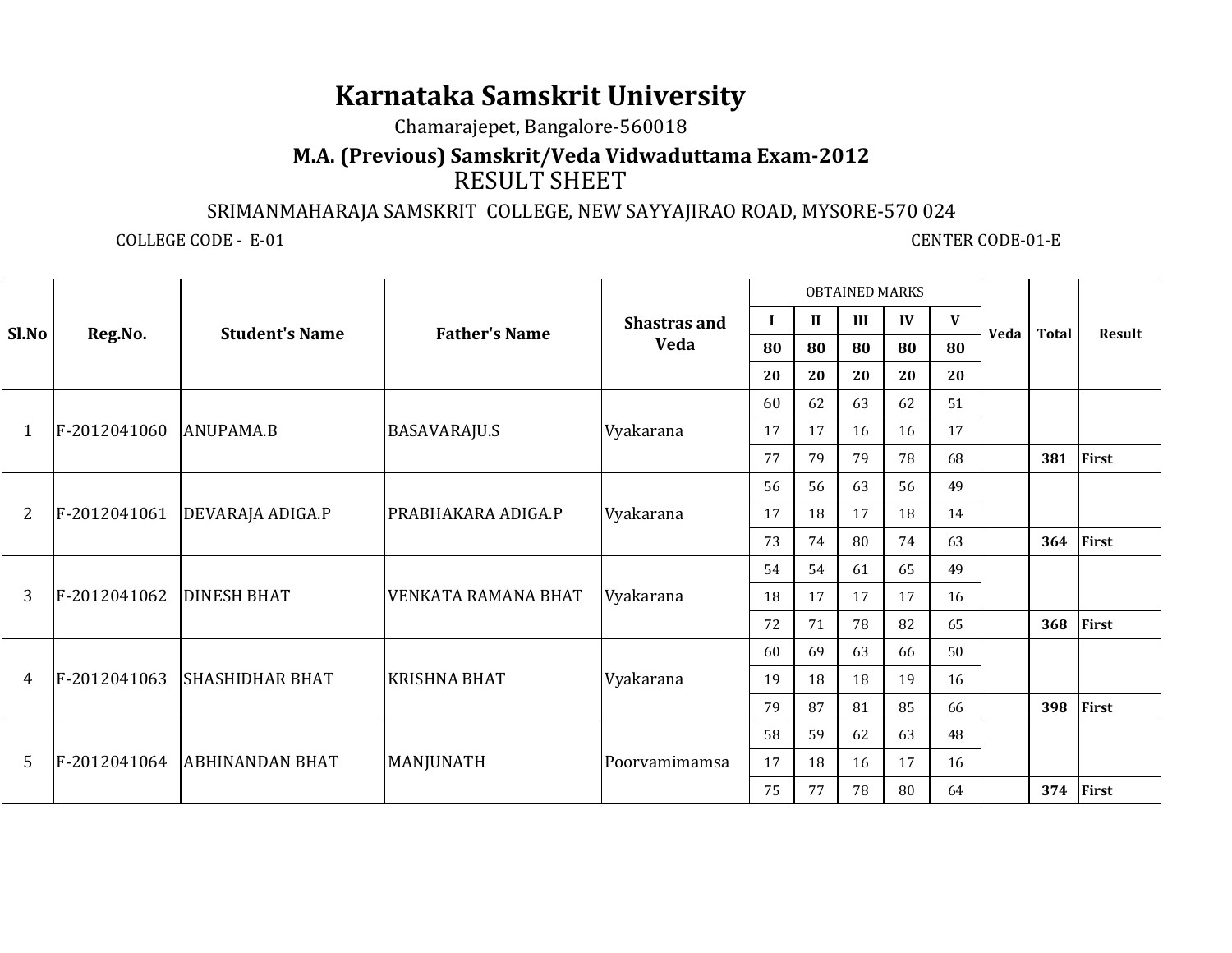|                |              |                                |                           |               | 46 | 44 | 42 | 40 | 42 |           |               |
|----------------|--------------|--------------------------------|---------------------------|---------------|----|----|----|----|----|-----------|---------------|
| 6              | F-2012041065 | <b>BALACHANDRA BHAT</b>        | <b>VENKATARAMANA BHAT</b> | Poorvamimamsa | 14 | 14 | 15 | 14 | 15 |           |               |
|                |              |                                |                           |               | 60 | 58 | 57 | 54 | 57 | 286       | <b>Second</b> |
|                |              |                                |                           |               | 43 | 40 | 39 | 39 | 45 |           |               |
| $\overline{7}$ |              | P-2012041066 PRASAD BHAT DUNDI | <b>GANAPATHI</b>          | Poorvamimamsa | 13 | 13 | 13 | 14 | 15 |           |               |
|                |              |                                |                           |               | 56 | 53 | 52 | 53 | 60 | 274       | <b>Second</b> |
|                |              |                                |                           |               | 40 | 40 | 46 | 41 | 36 |           |               |
| 8              | F-2012041067 | SEETHARAMA ACHARYA             | NARASIMHA ACHARYA         | Poorvamimamsa | 15 | 15 | 14 | 15 | 17 |           |               |
|                |              |                                |                           |               | 55 | 55 | 60 | 56 | 53 | 279       | <b>Second</b> |
|                |              |                                |                           |               | 56 | 48 | 54 | 53 | 34 |           |               |
| 9              | F-2012041068 | <b>SHARATH BHAT</b>            | <b>DATTATRAYA</b>         | Poorvamimamsa | 15 | 16 | 16 | 16 | 14 |           |               |
|                |              |                                |                           |               | 71 | 64 | 70 | 69 | 48 | 322       | First         |
|                |              |                                |                           |               | 54 | 48 | 59 | 56 | 46 |           |               |
| 10             | F-2012041069 | <b>SHREEDHAR BHAT</b>          | <b>NARAYAN</b>            | Poorvamimamsa | 16 | 17 | 17 | 16 | 16 |           |               |
|                |              |                                |                           |               | 70 | 65 | 76 | 72 | 62 | 345       | <b>First</b>  |
|                |              |                                |                           |               | 55 | 56 | 59 | 59 | 40 |           |               |
| 11             |              | F-2012041070 VIGNESHWAR BHAT   | <b>GOPAL KRISHANA</b>     | Poorvamimamsa | 17 | 17 | 16 | 18 | 16 |           |               |
|                |              |                                |                           |               | 72 | 73 | 75 | 77 | 56 | 353       | First         |
|                |              |                                |                           |               | 64 | 58 | 62 | 62 | 43 |           |               |
| 12             |              | F-2012041071 VIGNESHWAR BHAT   | <b>RAMAKRISHNA</b>        | Poorvamimamsa | 18 | 18 | 19 | 18 | 16 |           |               |
|                |              |                                |                           |               | 82 | 76 | 81 | 80 | 59 | 378 First |               |
|                |              |                                | <b>ANATHA PADMANABHA</b>  |               | 52 | 62 | 57 | 50 | 36 |           |               |
| 13             | F-2012041072 | <b>UDYA KUMARA BHAT</b>        | <b>BHAT</b>               | Poorvamimamsa | 16 | 16 | 15 | 15 | 16 |           |               |
|                |              |                                |                           |               | 68 | 78 | 72 | 65 | 52 | 335       | First         |
|                |              |                                |                           |               | 52 | 47 | 35 | 38 | 40 |           |               |
| 14             | F-2012041073 | <b>PRKASH HEGDE</b>            | MAHABALESHWAR             | Dharmashastra | 18 | 18 | 18 | 18 | 15 |           |               |
|                |              |                                |                           |               | 70 | 65 | 53 | 56 | 55 | 299       | <b>Second</b> |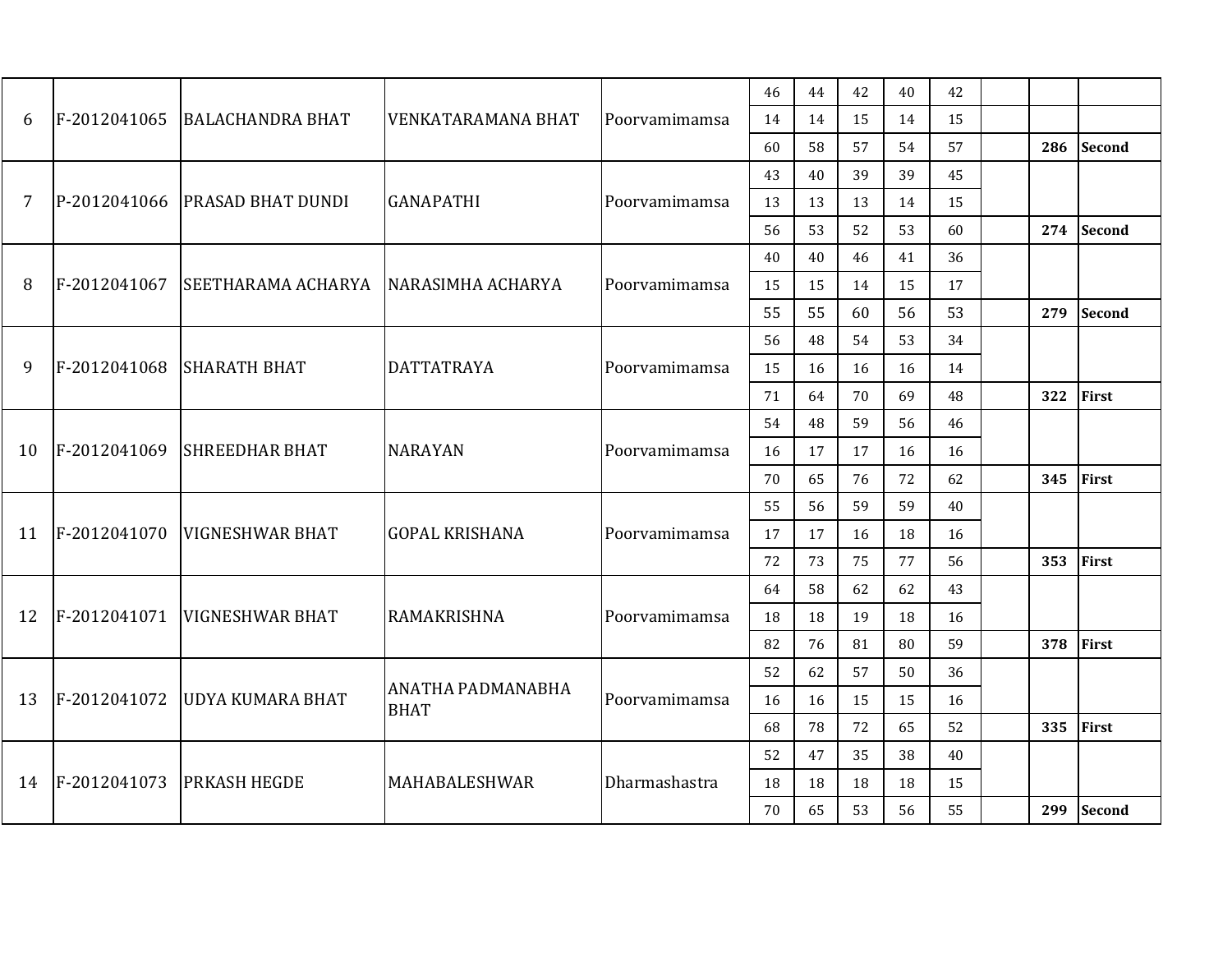|    |              |                                       |                                 |                   | Ab | 36 | 40 | 34 | 60 |     |               |
|----|--------------|---------------------------------------|---------------------------------|-------------------|----|----|----|----|----|-----|---------------|
| 15 | P-2012041074 | RAGHAVENDRA NAVADA RAMACHANDRA NAVADA |                                 | Dharmashastra     | 16 | 16 | 16 | 16 | 14 |     |               |
|    |              |                                       |                                 |                   | 16 | 52 | 56 | 50 | 74 | 248 | Fail          |
|    |              | VIROOPAKSHA                           |                                 |                   |    |    |    |    |    |     |               |
| 16 | P-2012041075 | VISHVESHWARA                          | VISHVESHWARA JADDIPAL           | Dharmashastra     | Ab | Ab | Ab | Ab | Ab |     |               |
|    |              | <b>JADDIPAL</b>                       |                                 |                   | Ab | Ab | Ab | Ab | Ab | Ab  | <b>Absent</b> |
|    |              |                                       |                                 |                   | 50 | 58 | 57 | 55 | 50 |     |               |
| 17 | P-2012041076 | ADARSHA.U.J                           | <b>JANARDHANA BHAT.U.P</b>      | Jyothishya        | 17 | 18 | 18 | 17 | 15 |     |               |
|    |              |                                       |                                 |                   | 67 | 76 | 75 | 72 | 65 | 355 | First         |
|    |              |                                       |                                 |                   | 41 | 45 | 49 | 46 | 45 |     |               |
| 18 | P-2012041077 | <b>SUBRAYA HEGDE</b>                  | SATHYANARAYANA HEGDE Jyothishya |                   | 18 | 17 | 16 | 18 | 15 |     |               |
|    |              |                                       |                                 |                   | 59 | 62 | 65 | 64 | 60 | 310 | First         |
|    |              |                                       |                                 |                   | 47 | 49 | 42 | 51 | 36 |     |               |
| 19 | F-2012041078 | HARIPRASAD.V.R                        | RAMASWAMY.V.S                   | Vishistadwaitha   | 14 | 16 | 16 | 17 | 16 |     |               |
|    |              |                                       |                                 |                   | 61 | 65 | 58 | 68 | 52 | 304 | First         |
|    |              |                                       |                                 |                   | 43 | 45 | 42 | 49 | 34 |     |               |
| 20 | F-2012041079 | RANGANTHA.G.R                         | <b>RAMASWAMY</b>                | Vishistadwaitha   | 13 | 17 | 15 | 16 | 15 |     |               |
|    |              |                                       |                                 |                   | 56 | 62 | 57 | 65 | 49 | 289 | <b>Second</b> |
|    |              |                                       |                                 |                   | 45 | 47 | 43 | 41 | 34 |     |               |
| 21 | F-2012041080 | RAJEEV. M                             | MOHANRAJ.H.G                    | Vishistadwaitha   | 16 | 16 | 18 | 15 | 15 |     |               |
|    |              |                                       |                                 |                   | 61 | 63 | 61 | 56 | 49 | 290 | <b>Second</b> |
|    |              |                                       |                                 |                   | 42 | 46 | 42 | 43 | 40 |     |               |
| 22 | F-2012041081 | SHRIHARSHA.C.S                        | SHESHACHALA.C.S                 | Vishistadwaitha   | 15 | 16 | 16 | 15 | 15 |     |               |
|    |              |                                       |                                 |                   | 57 | 62 | 58 | 58 | 55 | 290 | <b>Second</b> |
|    |              |                                       |                                 | Shakthivishistadw | 32 | 33 | 33 | 37 | 50 |     |               |
| 23 | F-2012041082 | <b>NAGENDRA KUMAR .N.R</b>            | RUDRARADHYA                     | aitha             | 17 | 17 | 17 | 17 | 15 |     |               |
|    |              |                                       |                                 |                   | 49 | 50 | 50 | 54 | 65 | 268 | <b>Second</b> |